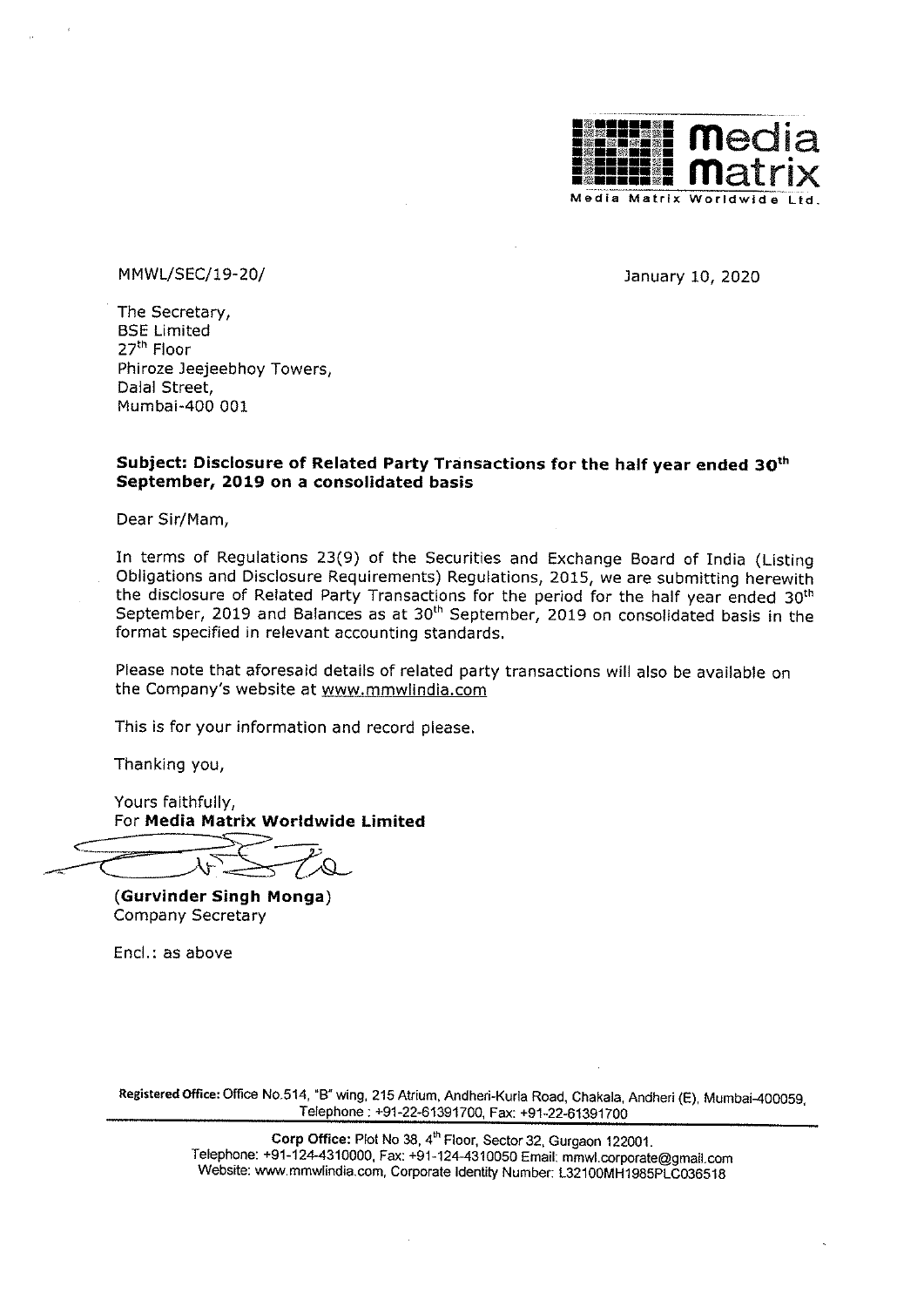# MEDIA MATRIX WORLDWIDE LIMITED

## Related Party Disclosures (Consolidated)

As required under Indian Accounting Standard 24 (ind AS 24} on "Related Party Disclosures", the disclosure of transactions with related parties for the half year i.e. 1st April, 2019 to 30th September, 2019 as defined in the Ind AS are given below: DIA MATRIX WORLDWIDE LIMITED<br>ated Party Disclosures (Consolidated)<br>required under Indian Accounting Standard 2<br>disclosure of transactions with related partit<br>tember, 2019 as defined in the Ind AS are giver<br>Name of Related DIA MATRIX WORLDWIDE LIMITED<br>ated Party Disclosures (Consolidated)<br>required under Indian Accounting Standard 2<br>disclosure of transactions with related partite<br>tember, 2019 as defined in the Ind AS are giver<br>Name of Related **IA MATRIX WORL**<br>**Ed Party Disclosu**<br>quired under Indi<br>isclosure of transa<br>mber, 2019 as defi<br>**ame of Related pa** 

| DIA MATRIX WORLDWIDE LIMITED!                                                                  |                                                          |
|------------------------------------------------------------------------------------------------|----------------------------------------------------------|
|                                                                                                |                                                          |
| lated Party Disclosures (Consolidated)                                                         |                                                          |
| required under Indian Accounting Standard 24 (Ind AS 24) on "Related Party Disclosures",       |                                                          |
| disclosure of transactions with related parties for the half year i.e. 1st April, 2019 to 30th |                                                          |
| tember, 2019 as defined in the Ind AS are given below:                                         |                                                          |
|                                                                                                |                                                          |
| Name of Related parties and its relationship:                                                  |                                                          |
| <b>Name</b>                                                                                    | Relationship                                             |
| MN Ventures Private Limited                                                                    |                                                          |
| Media Matrix Enterprises Private Limited                                                       | <b>Holding Company</b><br><b>Wholly Owned Subsidiary</b> |
| nexG Devices Private Limited                                                                   | Subsidiary                                               |
| Mr. Mahendra Nahata                                                                            | Individual having significant                            |
|                                                                                                | influence                                                |
| Mr. Sandeep Jairath                                                                            | Key Managerial Persons(KMPs) -                           |
|                                                                                                | Whole Time Director cum Chief                            |
|                                                                                                | Financial Officer (CFO)                                  |
| Mr. Gurvinder Singh Monga                                                                      | Key Managerial Persons (KMPs)                            |
|                                                                                                | - Company Secretary                                      |
| Mr. Sunil Batra (Non-Executive Director)                                                       | Key Managerial Persons (KMPs)                            |
| Mr. Aasheesh Verma (Independent Director)<br>Mr. Chhattar Kumar Goushal (Independent Director) | <b>Key Managerial Persons (KMPs)</b>                     |
|                                                                                                | Key Managerial Persons (KMPs)                            |
| Mr. Suresh Bohra (Independent Director)                                                        | Key Managerial Persons (KMPs)                            |
| Mr. Bela Banerjee (Non-Executive Director)<br>Infotel Business Solutions Limited               | Key Managerial Persons (KMPs)                            |
|                                                                                                | <b>Entities having Significant</b><br>Influence          |
| In-Touch Infotech Services Private Limited                                                     | <b>Entities having Significant</b>                       |
|                                                                                                |                                                          |
|                                                                                                |                                                          |
|                                                                                                | Influence                                                |
|                                                                                                |                                                          |
| For Media Matrix Worldwide Limited                                                             |                                                          |

## (a)Name of Related parties and its relationship:

de Limite? Company Secre